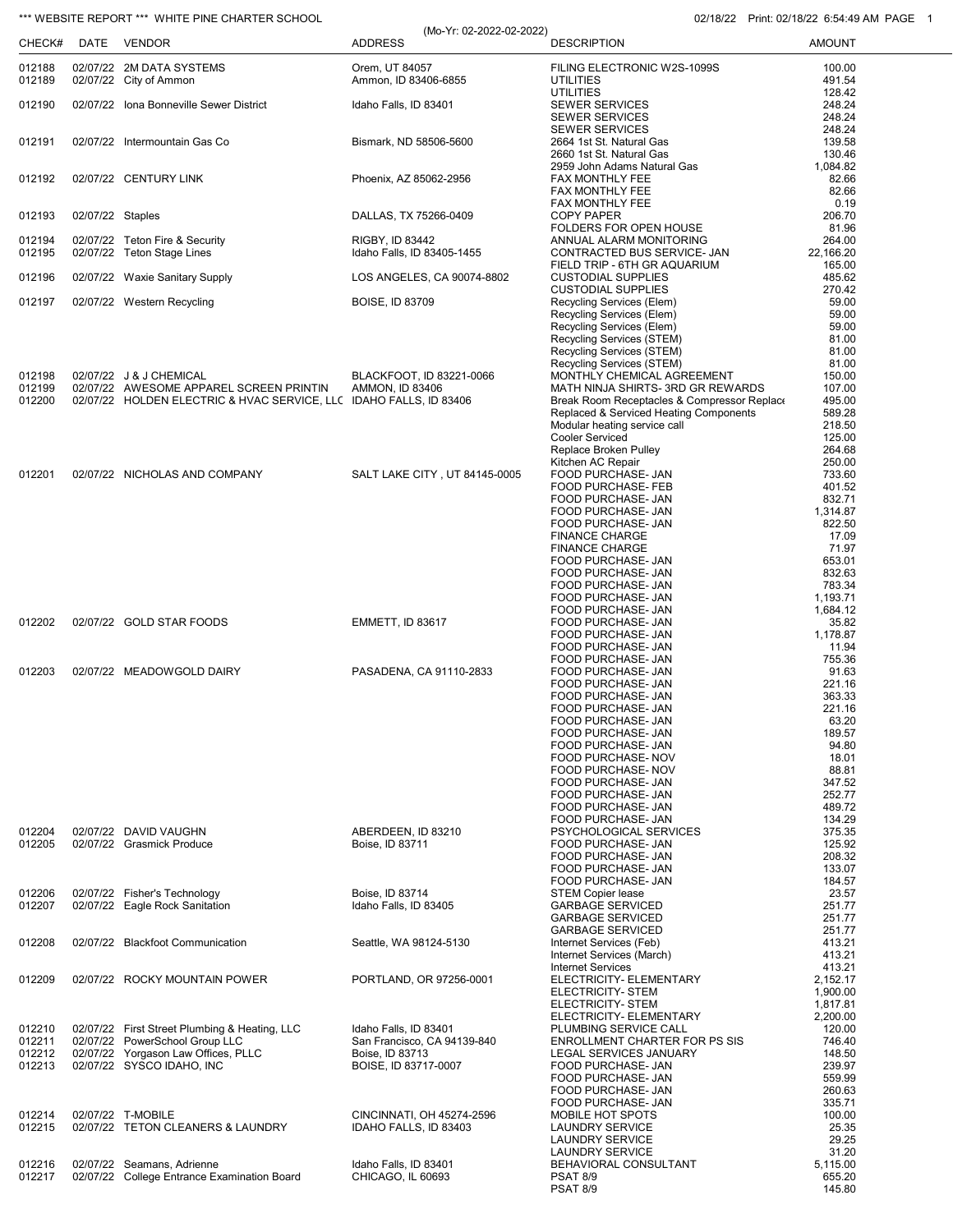# \*\*\* WEBSITE REPORT \*\*\* WHITE PINE CHARTER SCHOOL 02/18/22 Print: 02/18/22 6:54:50 AM PAGE 2

|                  |                |                                                                      | (Mo-Yr: 02-2022-02-2022)                                 |                                                                            |                       |
|------------------|----------------|----------------------------------------------------------------------|----------------------------------------------------------|----------------------------------------------------------------------------|-----------------------|
| CHECK#           |                | DATE VENDOR                                                          | <b>ADDRESS</b>                                           | <b>DESCRIPTION</b>                                                         | <b>AMOUNT</b>         |
| 012218           |                | 02/07/22 RS Services, LLC.                                           | Idaho Falls, ID 83401                                    | BROADBAND & IT ADMINISTRATION                                              | 2,500.00              |
| 012219           |                | 02/07/22 MOBILE MODULAR                                              | SAN FRANCISCO, CA 94145-5043                             | MODULAR RENT- JAN                                                          | 2,545.01              |
|                  |                |                                                                      |                                                          | MODULAR RENT- FEB<br>MODULAR RENT- JAN                                     | 2,545.01<br>2,440.01  |
|                  |                |                                                                      |                                                          | <b>MODULAR RENT-FEB</b>                                                    | 2,440.01              |
| 012220           |                | 02/07/22 EAST IDAHO AQUARIUM                                         | IDAHO FALLS, ID 83401                                    | WHITE PINE FIELD TRIP                                                      | 156.00                |
| 012221<br>012222 |                | 02/07/22 DB INDUSTRIAL SUPPLY<br>02/07/22 Bio-Rad Laboratories, Inc. | Saratoga Springs, NY 12866<br>Los Angeles, CA 90084-9740 | <b>HALLWAY MATS</b><br><b>STEM Electrophoresis Kits</b>                    | 440.00<br>132.56      |
| 012223           |                | 02/07/22 Idaho Public Charter School Comission                       | Boise, ID 83720-0040                                     | Annual Charter Authorizor Fee                                              | 10,986.48             |
| 012224           |                | 02/07/22 Ward's Science                                              | Pittsburgh, PA 15264-4312                                | Science Olympiad Material                                                  | 299.08                |
|                  |                |                                                                      |                                                          | Science Olympiad Material<br>Science Olympiad Material                     | 270.68<br>156.87      |
| 012225           |                | 02/07/22 CenturyLink                                                 | Seattle, WA 98111                                        | FAX Line Charges 2019-Current                                              | 2,991.83              |
| 012226           |                | 02/15/22 Gem State Paper & Supply                                    | Twin Falls, ID 83303                                     | <b>FOOD TRAYS</b>                                                          | 34.60                 |
| 012227           |                | 02/15/22 Ideacom                                                     | Idaho Falls, ID 83403                                    | PHONE SERVICES- ELEM<br>PHONE SERVICES- STEM                               | 701.66<br>438.87      |
| 012228           |                | 02/15/22 NICHOLAS AND COMPANY                                        | SALT LAKE CITY, UT 84145-0005                            | FOOD PURCHASE- FEB                                                         | 1,678.78              |
| 012229           |                | 02/15/22 GOLD STAR FOODS                                             | <b>EMMETT, ID 83617</b>                                  | FOOD PURCHASE- JAN                                                         | 7.96                  |
|                  |                |                                                                      |                                                          | FOOD PURCHASE- FEB<br>FOOD PURCHASE- FEB                                   | 611.75<br>23.88       |
|                  |                |                                                                      |                                                          | K SNACK PURCHASE                                                           | 69.73                 |
|                  |                |                                                                      |                                                          | K SNACK PURCHASE                                                           | 19.90                 |
|                  |                |                                                                      |                                                          | K SNACK PURCHASE<br>FOOD PURCHASE- FEB                                     | 46.28<br>1,591.86     |
|                  |                |                                                                      |                                                          | FOOD PURCHASE- FEB                                                         | 51.74                 |
|                  |                |                                                                      |                                                          | FOOD PURCHASE- FEB                                                         | 241.76                |
|                  |                |                                                                      |                                                          | FOOD PURCHASE- FEB<br>FOOD PURCHASE- JAN                                   | 23.88<br>819.16       |
| 012230           |                | 02/15/22 MEADOWGOLD DAIRY                                            | PASADENA, CA 91110-2833                                  | FOOD PURCHASE- JAN                                                         | 61.30                 |
|                  |                |                                                                      |                                                          | FOOD PURCHASE- FEB                                                         | 222.62                |
|                  |                |                                                                      |                                                          | FOOD PURCHASE- FEB<br><b>FOOD PURCHASE- FEB</b>                            | 138.00<br>413.12      |
|                  |                |                                                                      |                                                          | FOOD PURCHASE- FEB                                                         | 190.98                |
|                  |                |                                                                      |                                                          | FOOD PURCHASE- JAN                                                         | 87.53                 |
| 012231           |                | 02/15/22 Grasmick Produce                                            |                                                          | FOOD PURCHASE- JAN                                                         | 331.74<br>216.57      |
|                  |                |                                                                      | Boise, ID 83711                                          | FOOD PURCHASE - JAN<br>FOOD PURCHASE- FEB                                  | 197.87                |
| 012232           |                | 02/15/22 Underground Landscaping                                     | Rexburg, ID 83440                                        | DECEMBER- BUS LANE SNOW REMOVAL                                            | 900.00                |
|                  |                |                                                                      |                                                          | JANUARY- BACK BUS LANE REMOVAL                                             | 600.00                |
|                  |                |                                                                      |                                                          | DECEMBER- SIDEWALKS/BACK LOT SNOW F<br>JANUARY- SIDEWALKS/BACK LOT SNOW RE | 900.00<br>600.00      |
| 012233           |                | 02/15/22 U.S. General Services Administration                        | Fort Worth, TX 76102                                     | 10% Deposit on Bid                                                         | 150,000.00            |
| 012252           |                | 02/16/22 Blue Cross of Idaho                                         | Boise, ID 83707                                          | HEALTH BENEFITS - 022022                                                   | 9,047.84              |
|                  |                |                                                                      |                                                          | HEALTH BENEFITS - 022022<br>HEALTH BENEFITS - 022022                       | 1,050.54<br>9,029.99  |
|                  |                |                                                                      |                                                          | HEALTH BENEFITS - 022022                                                   | 525.27                |
|                  |                |                                                                      |                                                          | DENTAL BENEFIT - 022022                                                    | 5,291.55              |
|                  |                |                                                                      |                                                          | DENTAL BENEFIT - 022022<br>HEALTH BENEFITS - 022022                        | 525.27<br>1,050.54    |
|                  |                |                                                                      |                                                          | HEALTH BENEFITS - 022022                                                   | 3,676.89              |
|                  |                |                                                                      |                                                          | DENTAL BENEFIT - 022022                                                    | 463.72                |
|                  |                |                                                                      |                                                          | HEALTH BENEFITS - 022022<br>HEALTH BENEFITS - 022022                       | 525.27<br>1,575.81    |
| 012253           |                | 02/16/22 Internal Revenue Service                                    | Ogden, UT 84201-0039                                     | FICA - EMP. SHARE - 022022                                                 | 237.65                |
|                  |                |                                                                      |                                                          | M/CARE - EMP. SHARE - 022022                                               | 612.69                |
|                  |                |                                                                      |                                                          | M/CARE - EMP. SHARE - 022022<br>FICA - EMP. SHARE - 022022                 | 1,072.24<br>228.02    |
|                  |                |                                                                      |                                                          | M/CARE - EMP. SHARE - 022022                                               | 594.70                |
|                  |                |                                                                      |                                                          | FICA - EMP. SHARE - 022022                                                 | 232.99<br>4.444.74    |
|                  |                |                                                                      |                                                          | M/CARE - EMP. SHARE - 022022<br>M/CARE - EMP. SHARE - 022022               | 301.49                |
|                  |                |                                                                      |                                                          | M/CARE - EMP. SHARE - 022022                                               | 2,924.28              |
|                  |                |                                                                      |                                                          | FICA - EMP. SHARE - 022022<br>FICA - EMP. SHARE - 022022                   | 777.35<br>6,406.51    |
| 012254           | 02/16/22 PERSI |                                                                      | Boise, ID 83720                                          | PERSI EMP - 022022                                                         | 7,352.58              |
|                  |                |                                                                      |                                                          | PERSI EMP - 022022                                                         | 780.08                |
|                  |                |                                                                      |                                                          | PERSI EMP - 022022                                                         | 487.55<br>4,495.73    |
|                  |                |                                                                      |                                                          | PERSI EMP - 022022<br>PERSI EMP - 022022                                   | 9,317.82              |
|                  |                |                                                                      |                                                          | PERSI EMP - 022022                                                         | 932.75                |
|                  |                |                                                                      |                                                          | PERSI EMP - 022022                                                         | 1,648.99              |
|                  |                |                                                                      |                                                          | PERSI EMP - 022022<br>PERSI EMP - 022022                                   | 161.30<br>260.45      |
|                  |                |                                                                      |                                                          | PERSI EMP - 022022                                                         | 364.51                |
|                  |                |                                                                      |                                                          | PERSI EMP - 022022                                                         | 740.28                |
| 012255           |                | 02/16/22 VSP VISION INSURANCE                                        | LOS ANGELES, CA 90074-2430                               | VISION BENEFIT - 022022<br>VISION BENEFIT - 022022                         | 12.44<br>6.22         |
|                  |                |                                                                      |                                                          | VISION BENEFIT - 022022                                                    | 6.22                  |
|                  |                |                                                                      |                                                          | VISION BENEFIT - 022022                                                    | 43.36                 |
|                  |                |                                                                      |                                                          | VISION BENEFIT - 022022<br>VISION BENEFIT - 022022                         | 102.84<br>12.44       |
|                  |                |                                                                      |                                                          | VISION BENEFIT - 022022                                                    | 6.22                  |
|                  |                |                                                                      |                                                          | VISION BENEFIT - 022022                                                    | 68.42                 |
|                  |                |                                                                      |                                                          | VISION BENEFIT - 022022<br>VISION BENEFIT - 022022                         | 111.96<br>18.66       |
| 012256           |                | 02/16/22 C.C. IMEX                                                   | La Jolla, CA 92038-0795                                  | Science Kits                                                               | 780.00                |
| <b>ELECT</b>     |                | 02/16/22 ****JOURNAL****                                             |                                                          | MEDICAID SUB - 022022                                                      | 767.90                |
|                  |                |                                                                      |                                                          | <b>MEDICAID - 022022</b><br>FOOD SERVICE - 022022                          | 14,756.05             |
|                  |                |                                                                      |                                                          | ELEM TEACHER - 022022                                                      | 8,663.50<br>73,467.80 |
|                  |                |                                                                      |                                                          | ELEM CLASSIFIED - 022022                                                   | 5,172.23              |
|                  |                |                                                                      |                                                          | ELEM CLASSIFIED SUB - 022022                                               | 3,185.18              |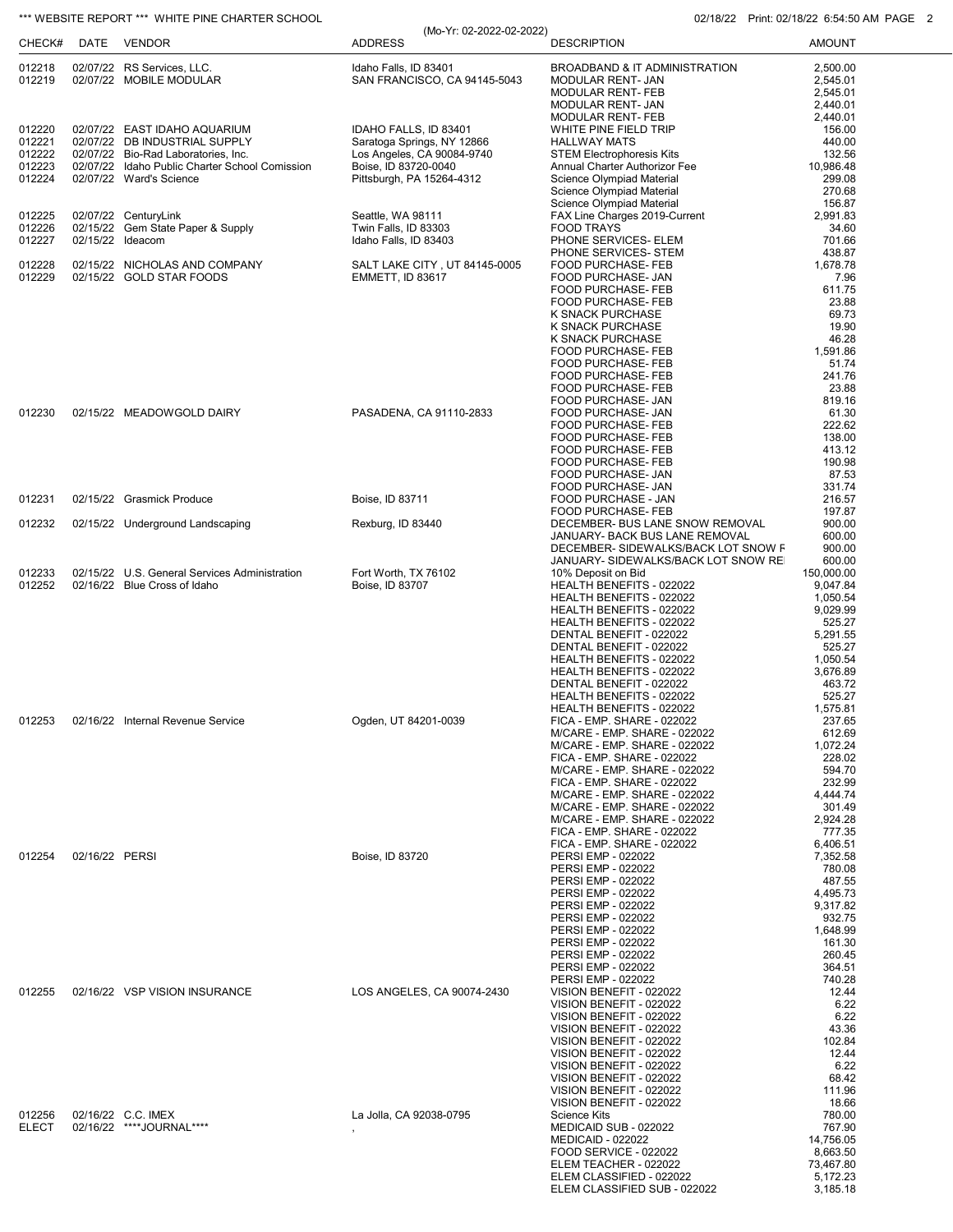### \*\*\* WEBSITE REPORT \*\*\* WHITE PINE CHARTER SCHOOL **CHARTER SCHOOL** 02/18/22 Print: 02/18/22 6:54:50 AM PAGE 3

|        |      |               |                | (Mo-Yr: 02-2022-02-2022) |                                                                                                                                                                                                                                                                                                                |                                                                                                                                  |
|--------|------|---------------|----------------|--------------------------|----------------------------------------------------------------------------------------------------------------------------------------------------------------------------------------------------------------------------------------------------------------------------------------------------------------|----------------------------------------------------------------------------------------------------------------------------------|
| CHECK# | DATE | <b>VENDOR</b> | <b>ADDRESS</b> |                          | <b>DESCRIPTION</b>                                                                                                                                                                                                                                                                                             | <b>AMOUNT</b>                                                                                                                    |
|        |      |               |                |                          | ELEM TEACHER SUB - 022022<br>ELEM LITERACY - 022022<br>SECON TEACHER - 022022<br>SPED IDEA - 022022<br>SECON CLASSIFIED SUB - 022022<br>SECON TEACHER SUB - 022022<br>SPED MOE - 022022<br><b>ADMIN CERT - 022022</b><br>ADMIN CLASSIFIED - 022022<br>BUILDING CARE - 022022<br><b>ESSER III ARPA - 022022</b> | 5,472.73<br>3.140.22<br>36,244.84<br>3.045.52<br>188.39<br>863.19<br>4.083.34<br>38.479.19<br>23.205.22<br>10.198.98<br>7.811.92 |
|        |      |               |                |                          | TITLE I - 022022<br>SECON CLASSIFIED - 022022                                                                                                                                                                                                                                                                  | 3.141.54<br>4,182.00                                                                                                             |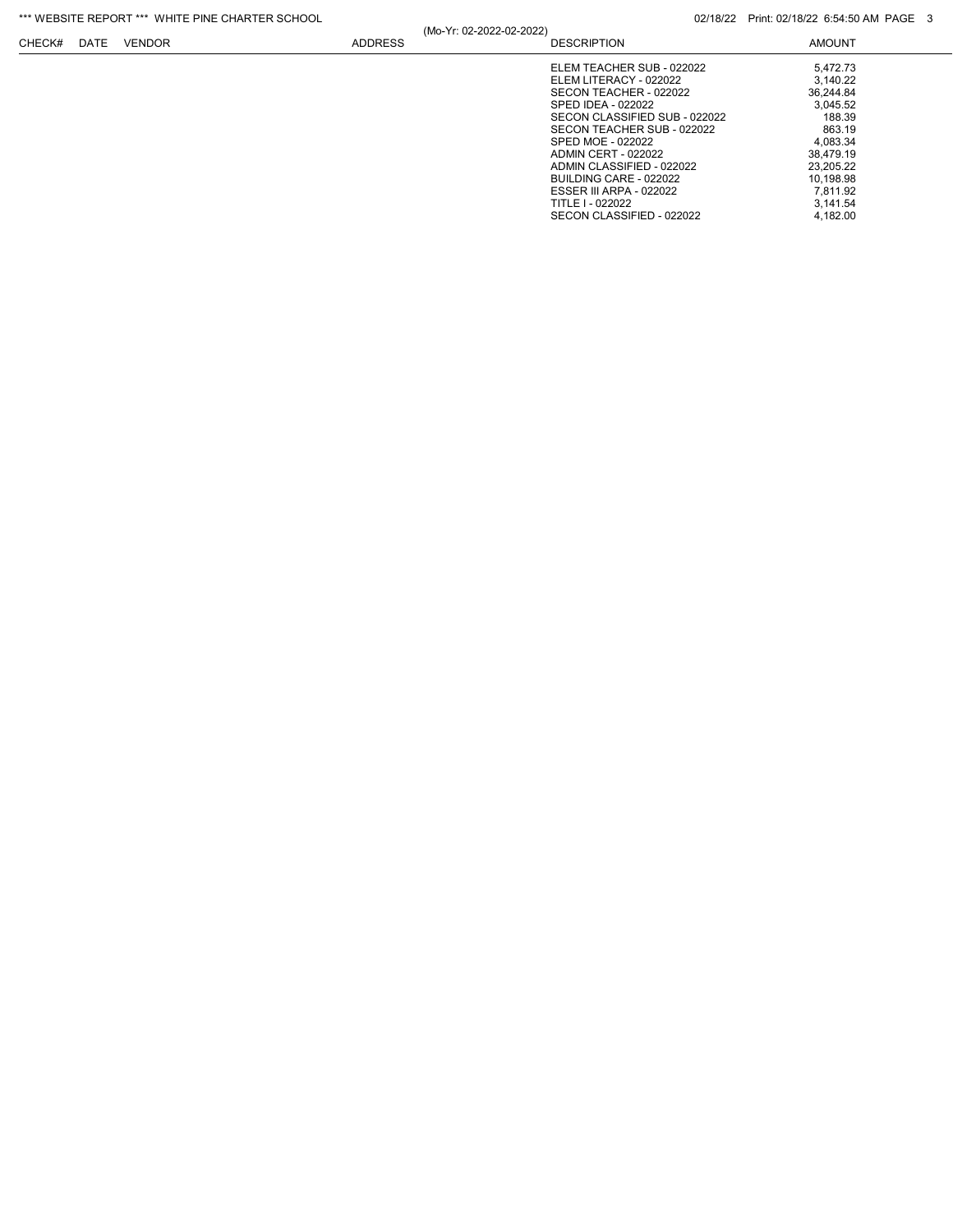| DATE | <b>NAME</b>                                         | <b>GROSS PAY</b>     |
|------|-----------------------------------------------------|----------------------|
|      | 02/18/22 Alexander, Crystal                         | 1,075.69             |
|      | 02/18/22 Anderson, Jenna                            | 224.99               |
|      | 02/18/22 Anderson, Malinda                          | 2,856.33             |
|      | 02/18/22 ATTEBURY, ANNA E                           | 4,083.34             |
|      | 02/18/22 Attebury, Kristin L                        | 3,240.67             |
|      | 02/18/22 Bickham, Seth                              | 546.55               |
|      | 02/18/22 Biggs, Alyssa                              | 1,037.87             |
|      | 02/18/22 Bigler, Amber                              | 2,348.96             |
|      | 02/18/22 BILLMAN, ZOANNA                            | 1,913.21             |
|      | 02/18/22 Black, Gayle                               | 4,166.67             |
|      | 02/18/22 Bohn, Ilah<br>02/18/22 Brizzee, Ben        | 2,551.46<br>2,533.57 |
|      | 02/18/22 BRIZZEE, INGRID                            | 1,350.93             |
|      | 02/18/22 BROOKS, ROBERT                             | 1,251.03             |
|      | 02/18/22 Brower, Elena M                            | 1,833.34             |
|      | 02/18/22 Buyea, Michael                             | 1,387.05             |
|      | 02/18/22 Caldwell, Dylan                            | 431.16               |
|      | 02/18/22 CHRISTENSEN, AMBERLY                       | 2,041.67             |
|      | 02/18/22 Clark, Tamara                              | 111.71               |
|      | 02/18/22 Cote, Ronald                               | 8,750.00             |
|      | 02/18/22 Crume, Sarah                               | 1,222.83             |
|      | 02/18/22 Cushman, Haley                             | 2,200.00<br>1,694.59 |
|      | 02/18/22 Davis, Marni<br>02/18/22 Del Prado, Carmen | 3,458.34             |
|      | 02/18/22 Delgado, Wendy                             | 1,387.20             |
|      | 02/18/22 Dey, Chelsey                               | 3,458.34             |
|      | 02/18/22 Emfield, Hannah                            | 2,604.80             |
|      | 02/18/22 Fray, Allan                                | 3,458.34             |
|      | 02/18/22 Fritchen, Christina                        | 3,500.00             |
|      | 02/18/22 Georgeson, Dareta                          | 3,000.00             |
|      | 02/18/22 Getsinger, Angelina                        | 7.69                 |
|      | 02/18/22 GOODRICH, ASHLEY                           | 3,812.50             |
|      | 02/18/22 Goodwin, Connie                            | 1,189.76             |
|      | 02/18/22 Gray, Kaitlyn<br>02/18/22 Greene, Madilyn  | 3,458.34<br>3,458.34 |
|      | 02/18/22 Grigsby, Elizabeth                         | 1,457.75             |
|      | 02/18/22 Groberg, Heily                             | 172.64               |
|      | 02/18/22 Hatfield, Megan                            | 1,414.40             |
|      | 02/18/22 Hawes-Resendiz, Diana                      | 3,979.17             |
|      | 02/18/22 Hewlett, Marianne                          | 686.41               |
|      | 02/18/22 Hoagland, Angel                            | 2,916.67             |
|      | 02/18/22 Jenkins, Shannon                           | 471.67               |
|      | 02/18/22 Johnson, Erika                             | 337.56               |
|      | 02/18/22 Johnston, Jana L                           | 4,875.00             |
|      | 02/18/22 Jones, Destiny<br>02/18/22 Jones, Susan    | 2,368.67<br>546.98   |
|      | 02/18/22 Kunz, Heather L                            | 1,622.36             |
|      | 02/18/22 Lamb, Adam                                 | 1,332.80             |
|      | 02/18/22 Landon, Amber                              | 858.11               |
|      | 02/18/22 Larson, Shauna                             | 2,614.67             |
|      | 02/18/22 Lindsay, Kelsey M                          | 3,979.17             |
|      | 02/18/22 Loertscher, Cade                           | 414.24               |
|      | 02/18/22 Mackenzie, Stacy                           | 4,458.34             |
|      | 02/18/22 Miller, Milan                              | 126.56               |
|      | 02/18/22 Neal, Samuel W.                            | 567.24               |
|      | 02/18/22 Nelson, Elizabeth<br>02/18/22 Olsen, Mark  | 1,000.00<br>7,708.34 |
|      | 02/18/22 Olsen, Shannon                             | 2,100.00             |
|      | 02/18/22 OLSEN, TODD                                | 3,812.50             |
|      | 02/18/22 Ortega, Ashley                             | 84.82                |
|      | 02/18/22 Otis, Elizabeth                            | 3,979.17             |
|      | 02/18/22 Pack, Jennifer                             | 4,270.84             |
|      | 02/18/22 Perrenoud, Nicholas                        | 3,043.34             |
|      | 02/18/22 PETERSON, KARI M                           | 4,145.84             |
|      | 02/18/22 Peterson, Laura                            | 865.95               |
|      | 02/18/22 Pineda, Marcelina                          | 91.37                |
|      | 02/18/22 Pizinger, Travis<br>02/18/22 Rawson, Derek | 3,458.34<br>3,021.67 |
|      | 02/18/22 Rayner, Linda                              | 3,812.50             |
|      | 02/18/22 Rich, Elise                                | 3,500.00             |
|      |                                                     |                      |